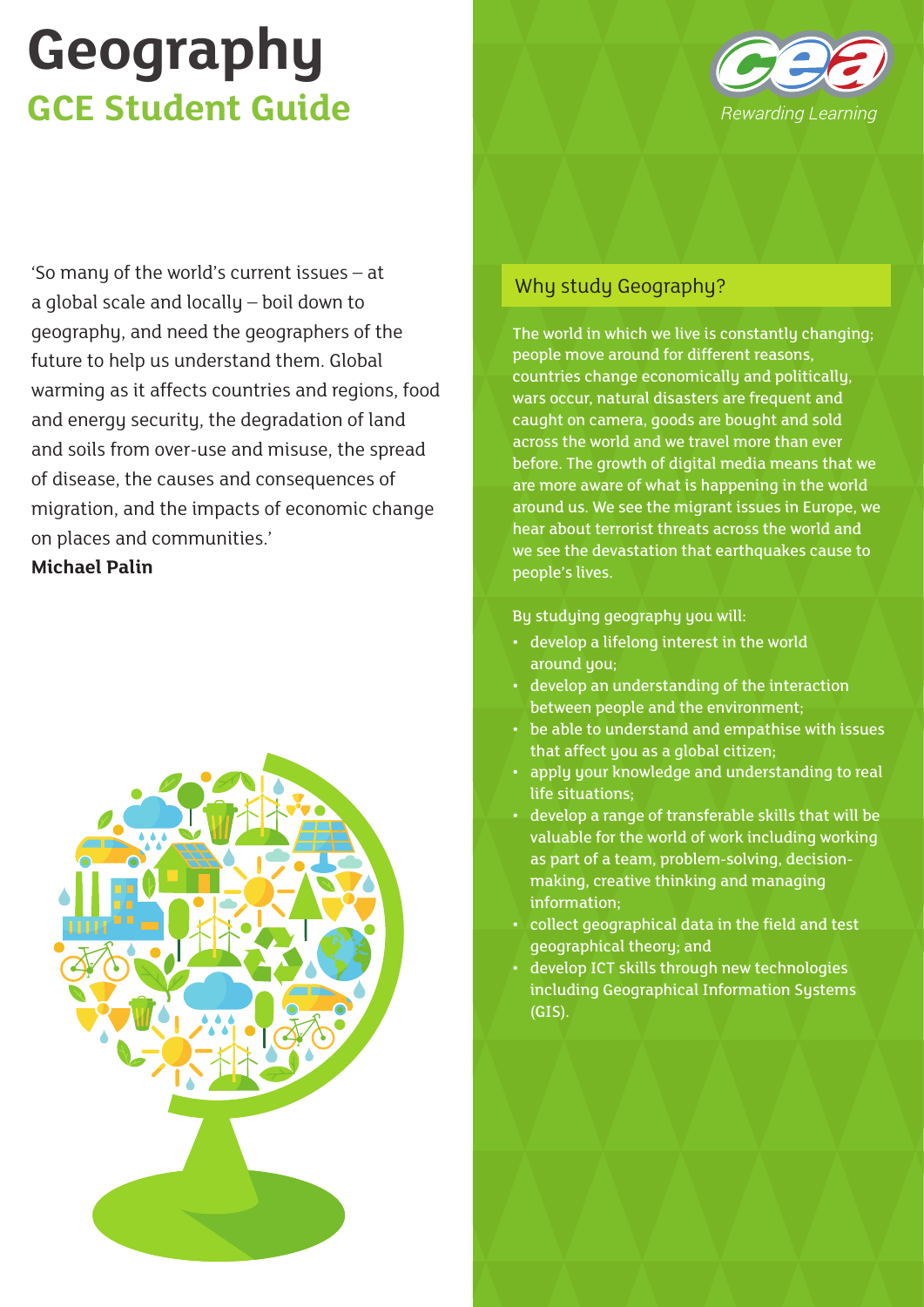

| What will I study?                                                        |                                                                                                                                                                                                                                                                                                                                                                                                                                                                                                                                                     |
|---------------------------------------------------------------------------|-----------------------------------------------------------------------------------------------------------------------------------------------------------------------------------------------------------------------------------------------------------------------------------------------------------------------------------------------------------------------------------------------------------------------------------------------------------------------------------------------------------------------------------------------------|
| Unit                                                                      | <b>Areas of Study</b>                                                                                                                                                                                                                                                                                                                                                                                                                                                                                                                               |
| <b>AS 1:</b><br><b>Physical Geography</b>                                 | In this unit you will study three broad topics:<br>· Rivers: processes, landforms, management and flooding;<br>• Ecosystems: location, characteristics, functioning and succession; and<br>• Weather and Climate: processes which create our weather, weather systems in the British<br>Isles as well as global weather issues including the El Niño Southern Oscillation and tropical<br>storms.<br>Your knowledge and understanding of these topics will be enhanced by relevant case studies at<br>a range of scales from small-scale to global. |
| <b>AS 2:</b><br><b>Human Geography</b>                                    | In this unit you study three broad topics:<br>• Population: population data, population change through fertility and mortality, population<br>models and policies;<br>• Settlement: issues in rural-urban fringe, the need for planning and inner city issues; and<br>• Development: measuring development, development goals, aid, globalisation and emerging<br>markets.<br>Your knowledge and understanding of these topics will be enhanced by relevant case studies at<br>a range of scales from small-scale to global.                        |
| <b>AS 3:</b><br><b>Fieldwork Skills and</b><br>Techniques<br>in Geography | In this unit you will:<br>• be actively involved in first-hand collecting of geographical data through fieldwork;<br>• use statistical and graphical techniques to analyse data collected from fieldwork;<br>· describe, analyse, interpret and evaluate evidence and draw conclusions; and<br>• apply geographical skills including graphing, mapping and statistical testing to unseen<br>materials.                                                                                                                                              |
| A2 1:<br>Physical Processes,<br>Landforms<br>and Management               | In this unit you will study two out of four options:<br>• Option A: Plate Tectonics: Theory and Outcomes<br>• Option B: Tropical Ecosystems: Nature and Sustainability<br>• Option C: Dynamic Coastal Environments<br>• Option D: Climate Change: Past and Present<br>Your knowledge and understanding of your chosen options will be enhanced by relevant case<br>studies at a range of scales from small-scale to global.                                                                                                                         |
| A2 2:<br>Processes and<br><b>Issues</b><br>in Human<br>Geography          | In this unit you will study two out of four options:<br>• Option A: Cultural Geography<br>• Option B: Planning for Sustainable Settlements<br>• Option C: Ethnic Diversity<br>• Option D: Tourism<br>Your knowledge and understanding of your chosen options will be enhanced by relevant case<br>studies at a range of scales from small-scale to global.                                                                                                                                                                                          |
| A2 3:<br><b>Decision Making</b><br>in Geography                           | This unit takes the form of a case study set within a real world context. You will be given a wide<br>range of resource materials including reports, infographics, photographs and maps.<br>You will use the skills and techniques developed throughout your course to consider the issue,<br>make a decision and justify it on the basis of the greater overall benefits.                                                                                                                                                                          |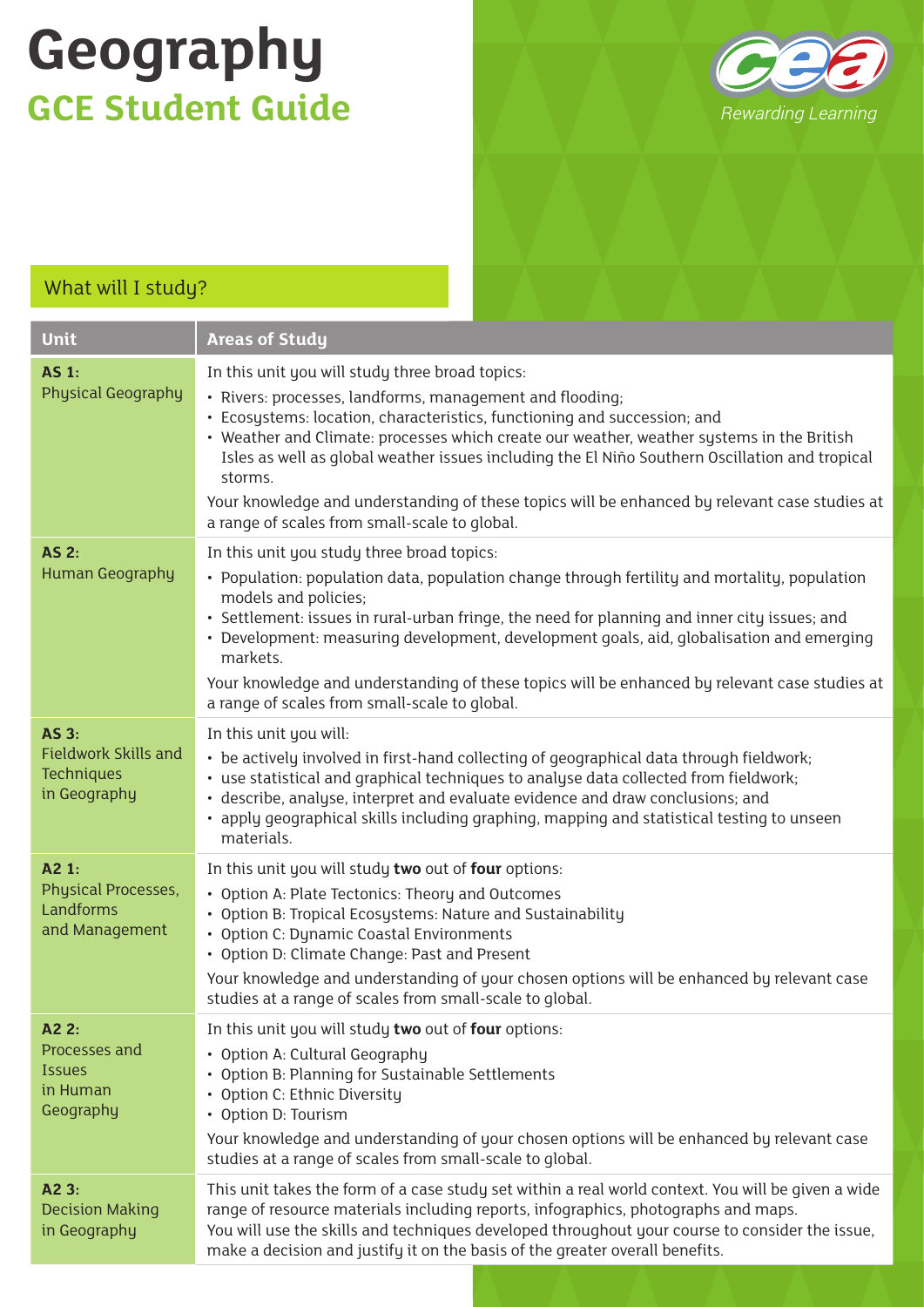

How will I be assessed? Each examination will be assessed only in the summer series.

| <b>Unit</b>                                                                  | <b>Assessment Description</b>                                                                                                                                                                                                                                                                                                                                                                                                                                               | Weighting                   |
|------------------------------------------------------------------------------|-----------------------------------------------------------------------------------------------------------------------------------------------------------------------------------------------------------------------------------------------------------------------------------------------------------------------------------------------------------------------------------------------------------------------------------------------------------------------------|-----------------------------|
| $AS1$ :<br><b>Physical Geography</b>                                         | 1 hour 15 minutes<br>Section A: Answer all three compulsory, short, structured questions, one on<br>each theme.<br>Section B: There are three questions requiring extended writing, one on each<br>theme. You will answer any two questions.                                                                                                                                                                                                                                | 40% of AS<br>16% of A level |
| <b>AS 2:</b><br><b>Human Geography</b>                                       | 1 hour 15 minutes<br>Section A: Answer all three compulsory, short, structured questions, one on<br>each theme.<br>Section B: There are three questions requiring extended writing, one on each<br>theme.<br>You will answer any two questions.                                                                                                                                                                                                                             | 40% of AS<br>16% of A level |
| AS <sub>3</sub><br><b>Fieldwork Skills and</b><br>Techniques in<br>Geography | 1 hour<br>You will bring a table of data and a summary statement to the examination<br>covering the aims and context for your fieldwork.<br>There are two compulsory, structured questions.<br>For Question 1 you may be required to present, analyse, interpret and evaluate<br>your fieldwork data and the techniques used to collect it.<br>For Question 2 you will apply your geographical skills to qualitative and<br>quantitative data provided for you in the exam. | 20% of AS<br>8% of A level  |
| A2 1:<br>Physical Processes,<br>Landforms and<br>Management                  | 1 hour 30 minutes<br>This paper has four sections. Each section corresponds to one of the four<br>options and includes two structured questions. You will answer two full<br>questions, one from each of your two chosen options.                                                                                                                                                                                                                                           | 24% of A level              |
| A22:<br>Processes and<br><b>Issues</b><br>in Human<br>Geography              | 1 hour 30 minutes<br>This paper has four sections. Each section corresponds to one of the four<br>options and includes two structured questions. You will answer two full<br>questions, one from each of your two chosen options.                                                                                                                                                                                                                                           | 24% of A level              |
| A2 3:<br>Decision Making in<br>Geography                                     | 1 hour 30 minutes<br>This is a compulsory decision-making exercise in the form of a case study. You<br>will be required to adopt and maintain a particular role. You will be required to<br>examine conflicting values that may be apparent in the case study. You will be<br>required to consider alternative choices and to make recommendations and<br>justify them.                                                                                                     | 12% of A level              |